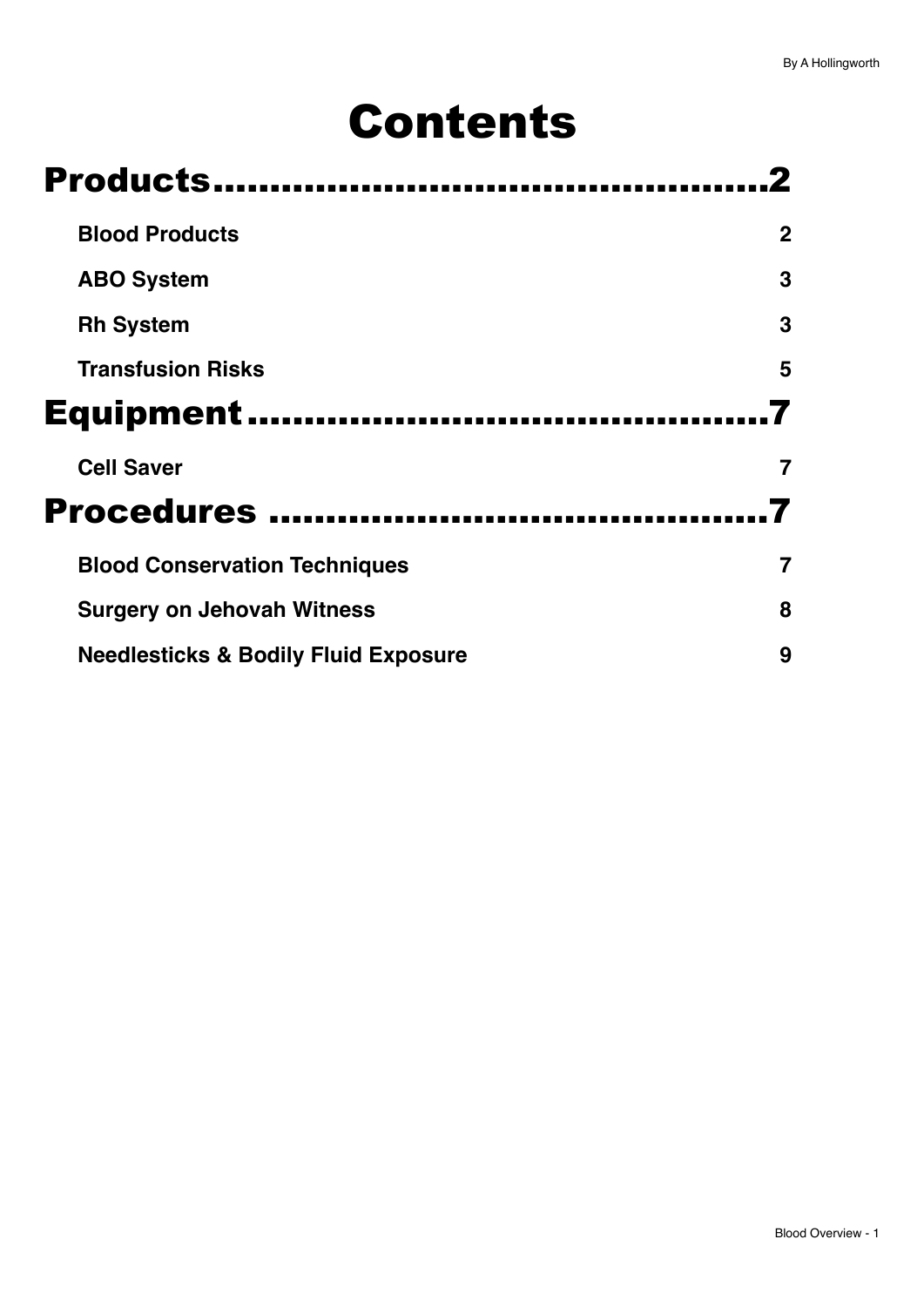# <span id="page-1-0"></span>Products

# <span id="page-1-1"></span>Blood Products

# RBC's

- plasma removed (HCT 50-70%)
- additives = citrate, phosphate, dextrose, adenine (CPDA) or SAGM
- volume 200-400mL
- stored at 2-6 deg
- Paeds dose = 4ml/kg
- shelf life 35 days
- needs to be ABO compatible; in emergency use Rh -ve in females
- Max 30 min out of fridge before can return to bb for re-use
- 4hrs to complete transfusion
- May start transfusion after 30min if stored ambiently
- avoid transfusing in line with Hartmans Ca in fluid will coagulate fluid

## **Platelets**

- pooled (4 donors of whole blood -> centrifuged) or single donor (apheresis)
- kept at 20-26deg with continual agitation in special plastic packs
- shelf life ~5days
- $-1$  std unit  $\Rightarrow$   $\uparrow$  count by 20-40
- paeds dose =
	- ‣ <15kg 10-20ml/kg
	- $\rightarrow$  >15kg = 1 unit
- ideally ABO compatible, not vital in a crisis
- complete transfusion in 1 hr or return to bb
- bb will only accept back if continually agitated while away from bb
- should use dedicated new giving set

## FFP

- centrifugation of whole blood or apheresis
- sourced from males only
- rapidly frozen (within 8hrs post collection)
- UV light viral inactivation
- lasts 1 yr in storgage
- $-$  volume = 300mL
- 1 unit ↑all coag factors by ~2-3%
- $-$  Paeds dose  $= 10-20$ ml/kg
- use in 4hrs
- may return to bb or fridge within 30mins  $\Rightarrow$  kept for 24-48hrs before discarded

# Cryoprecipitate

- from single donation apheresis, males only
- rapid thawing @ 4C
- stored at -25 deg
- shelf life 1yr
- rich in factor 2,5,7,9,10, fibringoen, vWB factor, fibronectin
- $-$  volume = 20-40mL
- $-1$  unit  $\Rightarrow$  † fibrinogen by 0.5g
- Adult dose = 1unit/30kg
- Paeds dose = 5ml/kg
- should be ABO compatible
- must initiate transfusion within 30mins & complete within 4hrs
- if within 30min then return to bb for safe storage at room temp until it is discarded at 4hrs
- if >30min and not started then should be discarded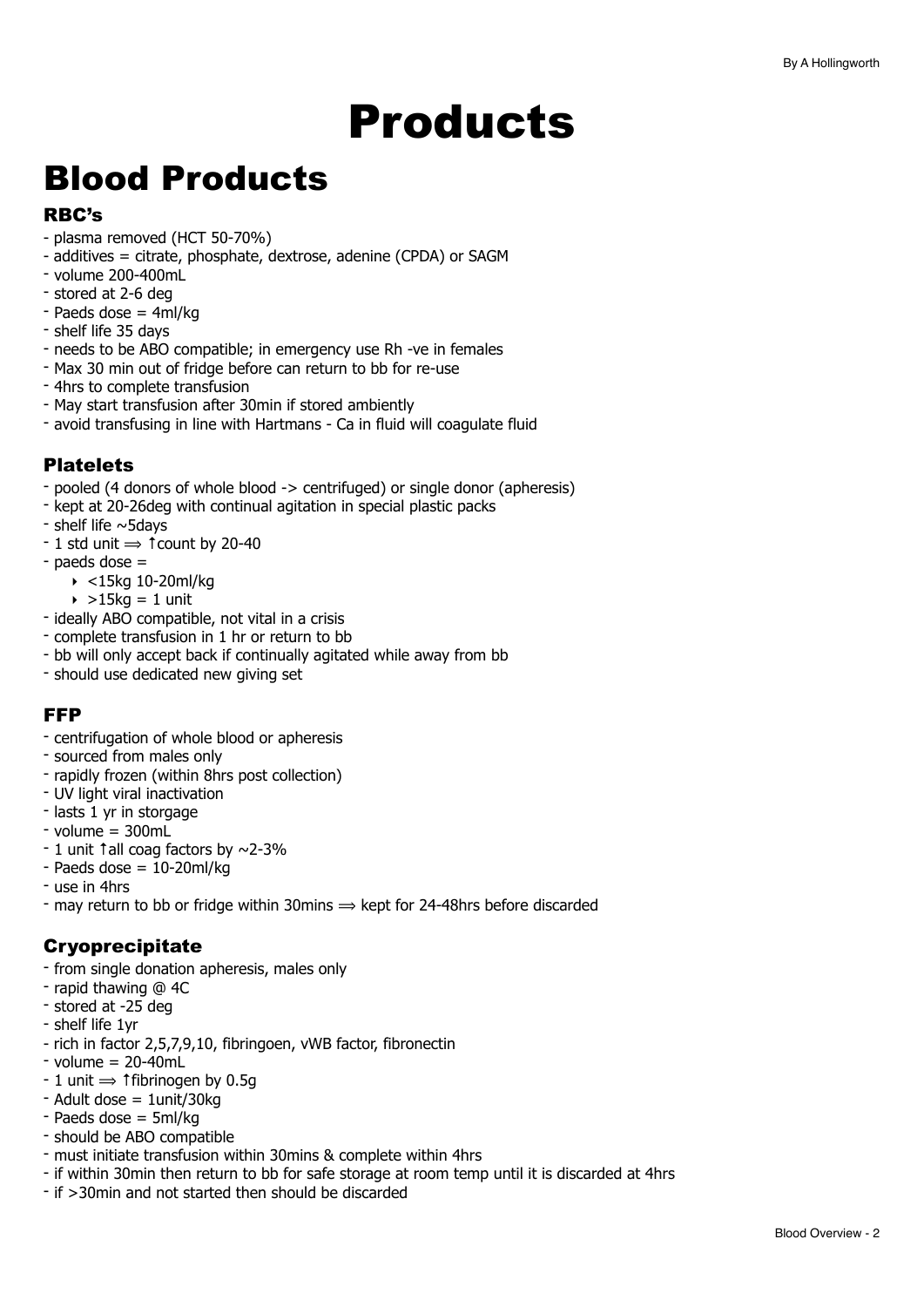- alternative dried concentrated fibrinogen avoids delay in waiting for thawing (common in Europe)

# Plasma derivatives

- albumin
- immunoglobulins
- clotting factors
- concentrates

# Other products

- artificial O2 carriers (haemoglobin solutions and perfluorocarbons) -> on trial medications

- fVIIa -> see Massive Transfusion Algorithm
- Irritated products  $\Rightarrow$ 
	- ‣ ↓shelf life to 14days
	- ‣ use in immune deficient patients and neonates

# <span id="page-2-0"></span>ABO System

- Antigen **on rbc cell**
	- $\rightarrow$  also found in plasma, saliva, gastric juice, tears, bile (not CSF)
	- $\rightarrow$  unlike Rh which only on rhcs
- Antibodies **in blood serum**
- Transfusion of packed red cells = transfusion of cells **not** serum
- ABO system named after antigens on rbc cell
- Antigens in intestinal bacteria  $&$  food very similar to agglutining
	- ∴ soon develop antibodies to antigens not already in their own blood

## **Packed Red Cell Compatibility**

- Varieties & frequency (Caucasian) of blood types named after antigens
	- $\circ$  Recipient A = A antigen; anti B antibody (45%) give A or O
	- $\circ$  Recipient B = B antigen; anti A antibody (10%) give B or O
	- $\circ$  Recipient AB = A & B antigen; no antibody (4%) give anything
	- $\circ$  Recipient O = have no antigens; anti A & B antibodies (43%) give O only
	- $\rightarrow$  thus O = universal donor; AB = universal recipient

## **FFP Compatibility**

- Recipient  $O =$  give anything
- Recipient AB = give AB
- Recipient  $A =$  give A, AB
- Recipient  $B = B$ , AB
- $-$  ∴ universal donor = AB; universal recipient = O  $\mapsto$  ie opposite to prc's

# <span id="page-2-1"></span>Rh System

- Named after rhesus monkey
- C, D, E antigens only on rbcs
- D is the most antigenic and most common  $\sim 85\%$
- Rh antibodies  $=$ 
	- o Rarely occur naturally:
		- anti C & anti E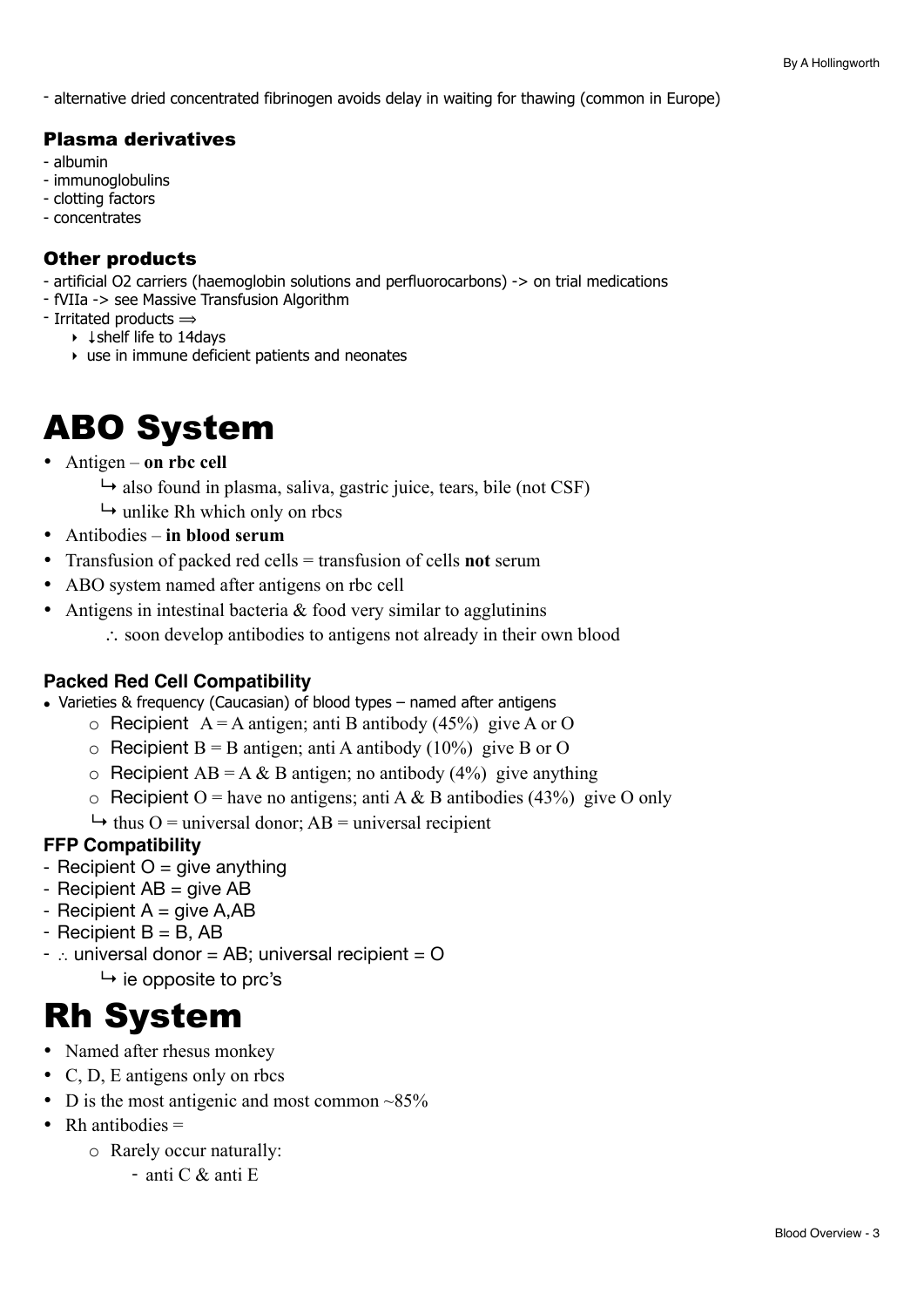- $\mapsto$  but no natural anti D exists
- o Usually
	- Immune created,
	- Warm
	- IgG in origin ie can cross placenta (actively)
- Problem when Rh–ve mother exposed to fetal Rh +ve blood in  $1<sup>st</sup>$  pregnancy:
	- o Needs D antibody (antiD) <72hrs to mop up/destroy Rh D+ antigens which could have corssed placenta/entered maternal circulation
	- o this prevents formation of maternal antiD IgG which would cause haemolysis of next pregnancys Rh+fetus (erythroblastosis fetalis)

 haemolysis death in utero, kernicterus, anaemia, jaundice, hyrdops fetails (oedema) bilirubin depositied in basal ganglia

- 85% whites  $= Rh +ve$
- 99% Asians Rh +ve

# **Safety of Blood Transfusion & Degree of Compatibility testing<br>Extent tested:**<br>Relative safe **Relative safety:**

| • ABO-compatible                                             | $99.4\%$              |
|--------------------------------------------------------------|-----------------------|
| $\bullet$ ABO + Rh compatible                                | 99.8\% (1:1000 react) |
| • ABO + Rh + neg antibody screen aka group $\&$ screen       | 99.94\% (1:10 000)    |
| • $ABO + Rh + neg$ ab screen + Coombs' test ("full X-match") | $99.95\%$ (1:500 000) |
|                                                              |                       |

• Coombs' test adds very little extra and is usually omitted in routine testing.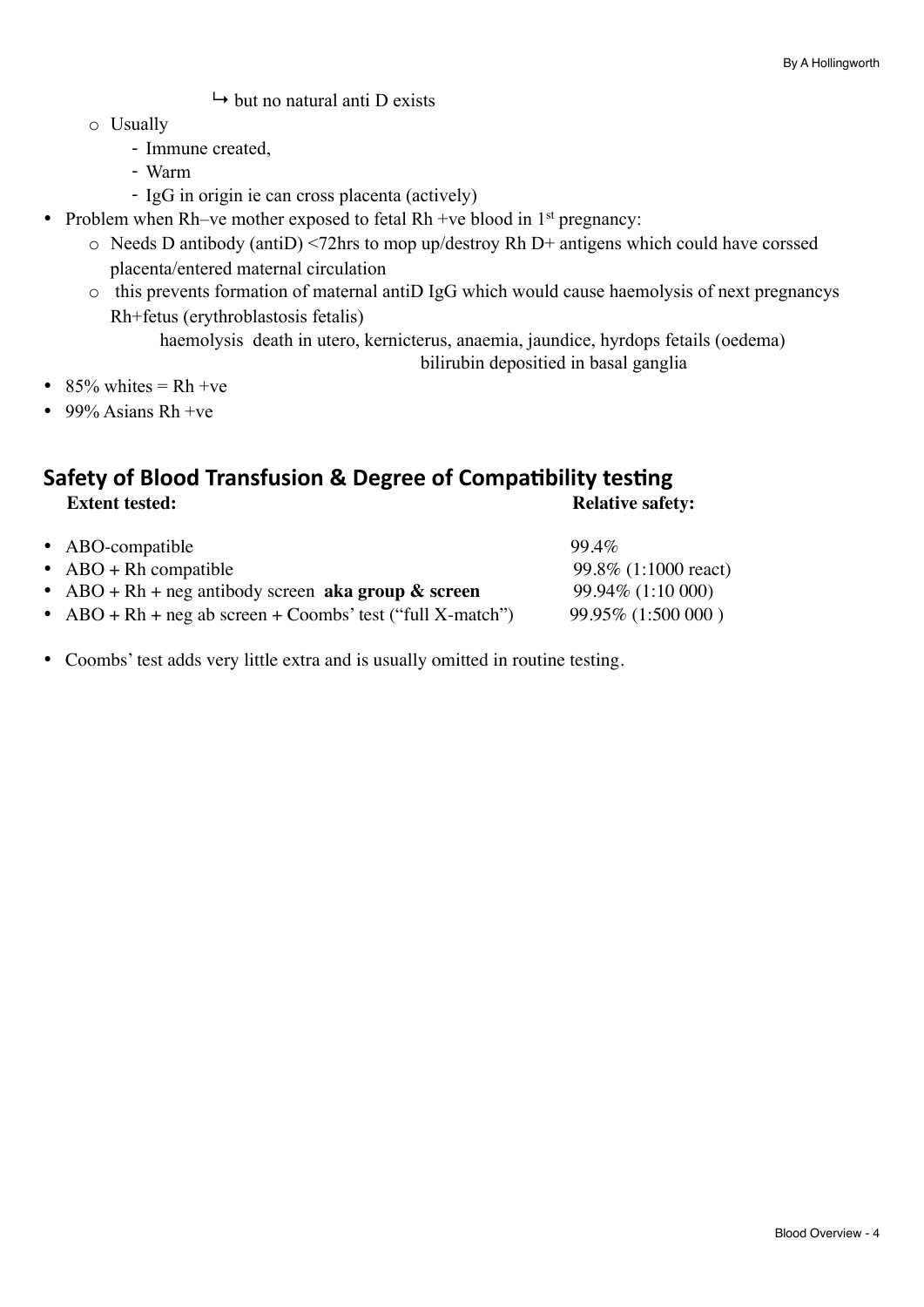# <span id="page-4-0"></span>Transfusion Risks

# **1. Incorrect Blood Product Transfused**

### **2. Storage Lesions**

- ↓pH:
	- ‣ due to: lactic acid production from rbcs AND citrate
	- ‣ pH blood 6.9-7 @21days
	- ‣ but uncommon & usually only in massive transfusions
	- ‣ more common is slight met alkalosis: citrate metabolised to HCO3
- ↓2,3DPG:
	- ‣ L shift OHDC
	- ‣ usually not impt
- ↑K:
	- ‣ blood @21days = 30mmol/L
	- ‣ usually not an issue
	- ‣ give Ca if needed
- ↓Ca:
	- ‣ citrate toxicity
	- ‣ not problem unless >1unit/5min
	- ‣ risk factors:
		- liver dysfunction
		- hypothermia
		- hyperventilation

- ↓Mg

## **3. TRALI**

- 2 theories of cause:
	- $\rightarrow$  donor anti-granulcytic antibodies in plasma react with recipient WBC antigens  $\Rightarrow$  immune reaction
	- ‣ biologically activated mediators and lung mediate reaction
- acute respiratory distress within 6 hours of transfusion
- supportive care and inform blood bank
- incidence = 1:5,000 U of plasma containing products (FFP, platelets or whole blood)

Diagnosis:

- acute onset ALI (with in 6 hours of a transfusion)
- hypoxia (PaO2/FiO2 = 300mmHg regardless of PEEP or SpO2 <90% of RA)
- bilateral pulmonary infiltrates
- not cardiogenic in origin
- $-$  PAWP  $<$  18mmHg

Pathophysiology:

- complement activation -> pulmonary sequestration -> neutrophil activation -> endothelial cell damage + capillary leak syndrome

Management:

- stop transfusion
- supportive
- respiratory support (most require intubation)
- lung protective ventilation
- haemodynamic support
- ? high dose steroids
- inform blood bank and haematology

Prognosis:

- most recover within 48-86 hours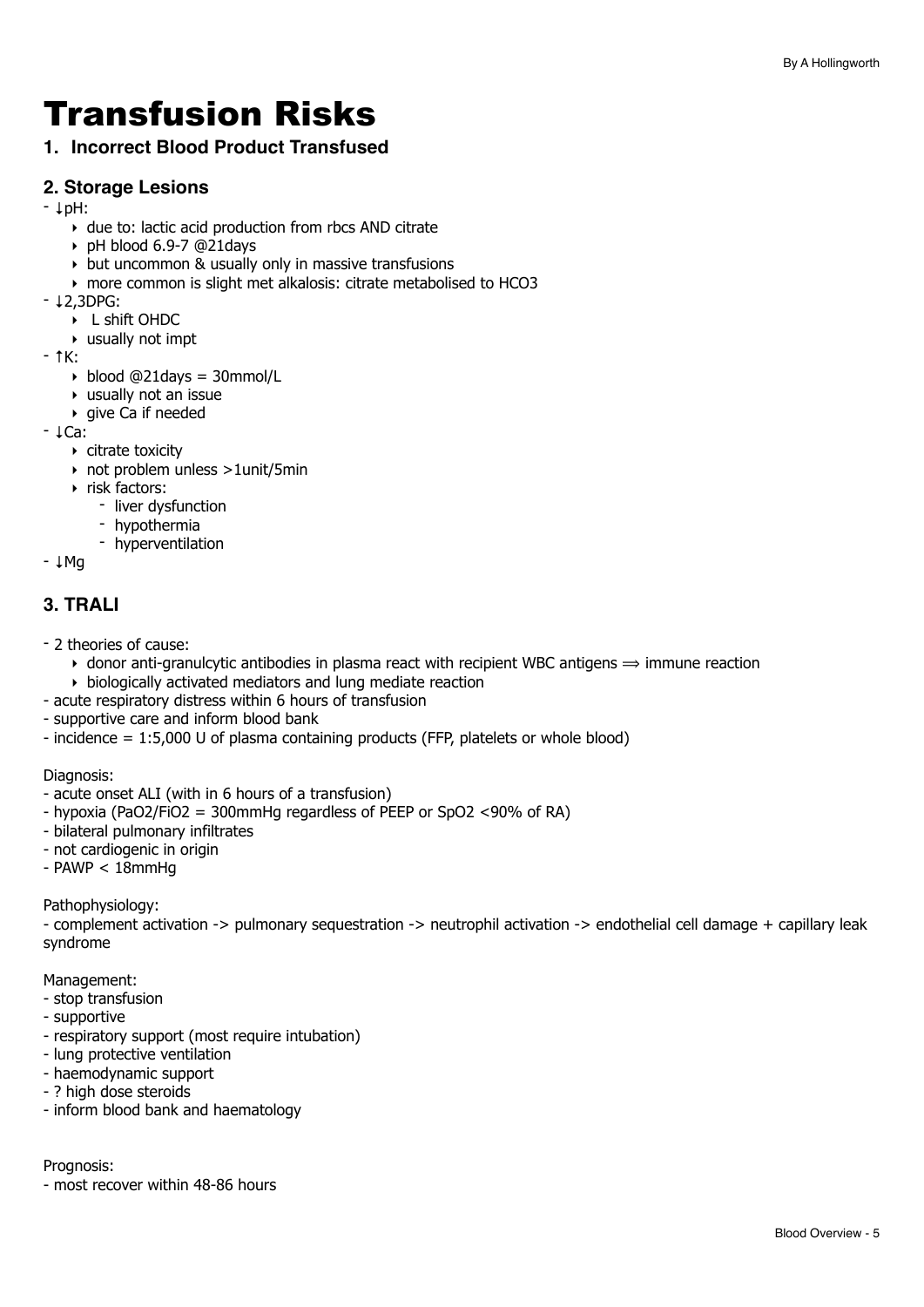#### - radiological changes last 7 days

- mortality 10%

#### Prevention

- leucodepletion & use of male only donors of blood products now means TRALi v rare
- limit transfusion of blood products
- preoperative optimization of blood volume (dietary supplements, Fe2+, EPO)
- prevent hypothermia
- use anti-fibrinolytics
- cell salvage
- avoid donations from multiparous women

#### **4. Acute Transfusion Reactions**

- allergic:

- $\rightarrow$  incomptatible plasma proteins
- ‣ mild (rash, pruritis, fever):
	- $=$  common
	- slow infusion
- ‣ mod:
	- stop, give antihistamines
- ‣ severe:
	- anaphylaxis
	- IgA to IgA deficient patient who has anti-IgA antibodies
- febrile
	- ‣ non haemolytic type
	- ‣ occurs <4hrs
	- $\triangleright$  cause =
		- recipient antibodies against donor WBCs
		- cytokines in donor product
	- ‣ Rx:
		- slow
		- give tramadol for shivering
		- stop
- haemolytic ABO incompatible

#### **5. Delayed Haemolytic Transfusion Reactions**

- antibodies against minor donor rbc antigens
- 10-14days post
- signs: ↓Hb, ↑bili, ↑LDH, agitation, fever, rash, shock
- Supportive care
- Notify bb

#### **6. Transfusion-transmitted infections**

- HIV 1% risk at needlestick (but no known ANZ transmissions)
- hepatitis A
- Hepatitis B 30% risk at needlestick
- Hepatitis C 3% risk at needlestick
- syphilis
- CMV leucodeplete
- malaria
- CJD (leucocyte depleted to decreased risk of CJD transmission)
- bacterial

### **7. Transfusion Associated Cardiac Overload**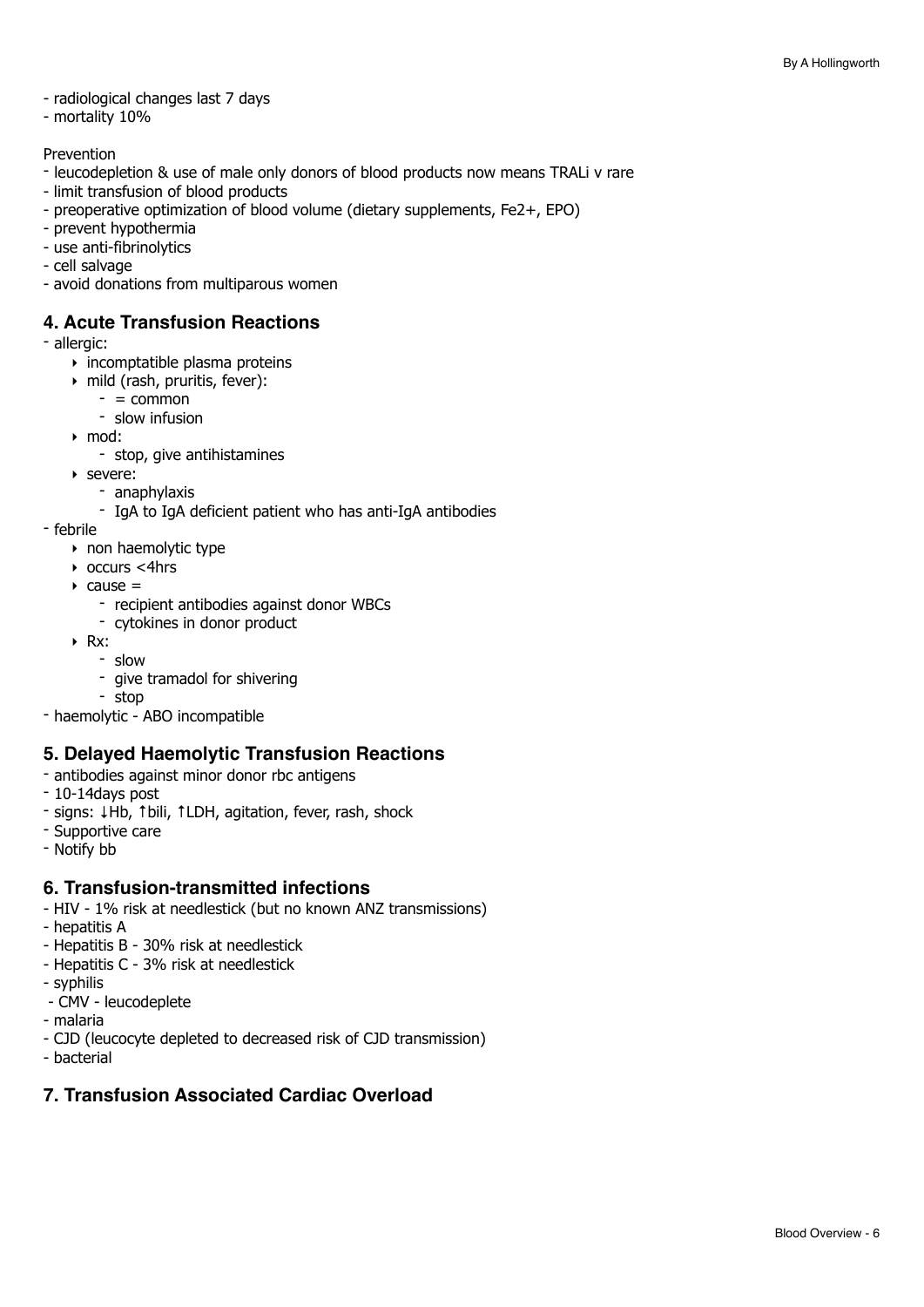# <span id="page-6-0"></span>Equipment

# <span id="page-6-1"></span>Cell Saver

= collection of a patients blood loss, anticoagulation, filtration -> reinfusion into patient

- Indications
	- ‣ ≥1litre blood loss expected incl trauma
	- ‣ High risk surgery
	- ‣ unusual blood type/antibodies
	- ‣ JW
- two types of devices available (haemofiltration and washing of RBCs)

# Advantages

- homologous blood transfusion
- decreased risk of disease transmission
- blood warmer than stored blood
- cost effective after a period of time as less resource required in preparation and storage of donor blood
- washing RBC's technique -> removal of platelets and clotting factors
- whole blood transfusion rather than component blood products (haemofiltration technique)
- may be acceptable to some Jehovah's Witness patients
- no need to cross match
- efficient
- decreased risk of storage lesion
- quick

# Disadvantages

- all of blood loss not able to be reinfused
- expensive equipment initially
- requires trained personnel to manage salvage system (may not be always available)
- blood anti-coagulated -> increased risk of bleeding
- may not be set up and available for unexpected massive blood loss
- dilutional coagulopathy
- contraindications = Gi tract contamination, amniotic fluid contamination, malignancy
- haemolysis

# <span id="page-6-2"></span>Procedures

# <span id="page-6-3"></span>Blood Conservation Techniques

## Preoperative Management

- optimise preoperative Hb if <130 : iron +/- EPO
	- ‣ investigated and treat cause of anaemia iron studies & haematinincs
	- ‣ stop anti-platelet and anti-coagulation
- Therapy:
	- ‣ oral iron/IV iron
	- ‣ EPO (max effect after 4 weeks)
	- ‣ autologous donation (see notes)

## Intraoperative Management

**SURGICAL** 

- less invasive surgery
- LA with vasoconstriction
- fibrin glue
- tourniquets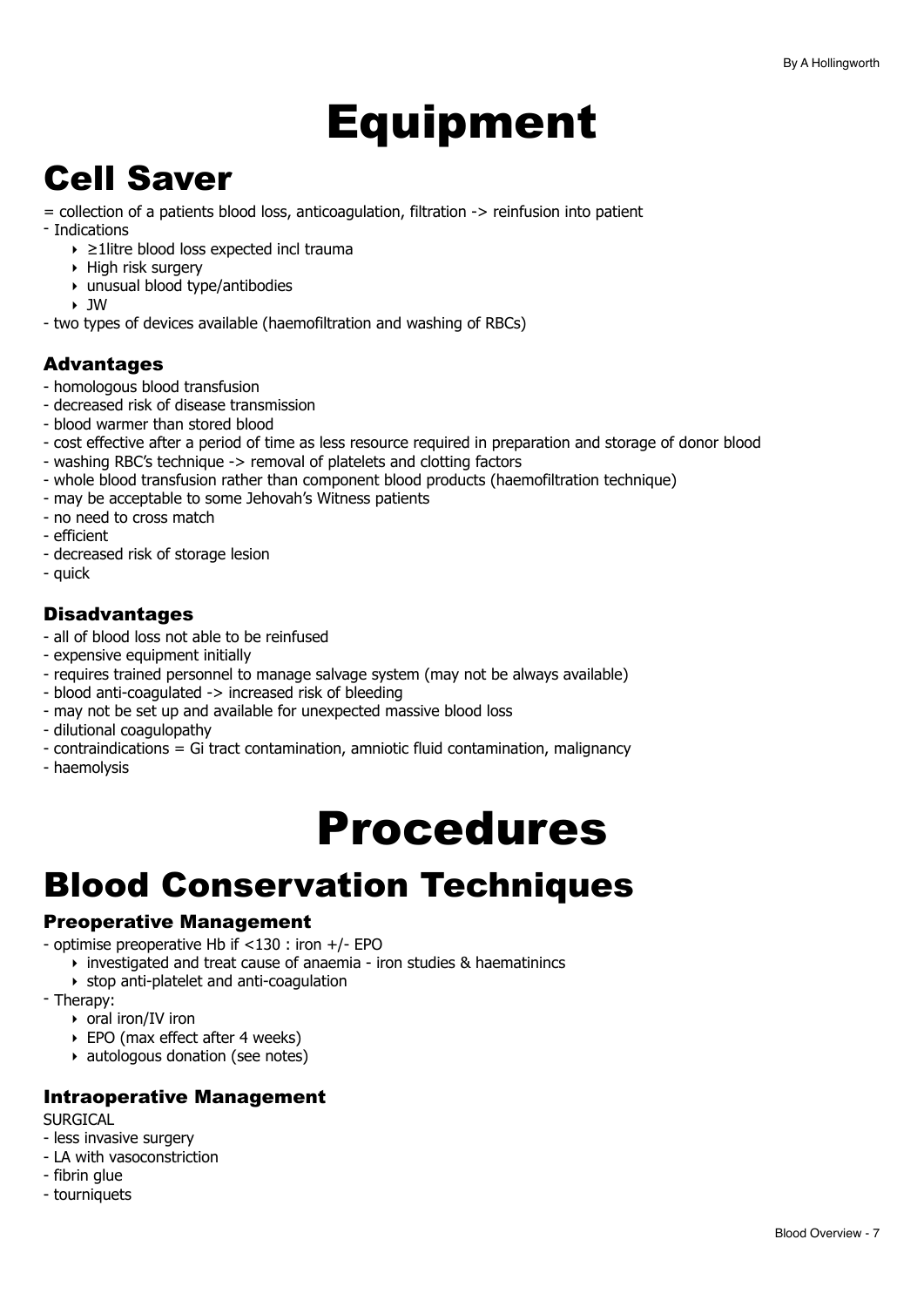#### - ultrasonic scalpels

- laser

# ANAESTHESIA

- avoid venous congestion (patient positioning, high intrathoracic pressure, hypercapnia)
- epidural + spinal -> reduces both venous and arterial pressures
- keep warm
- induced hypotension
- anti-fibrinolytics; transexamic acid
- rFVIIa
- increased platelet function; DDAVP
- acute normovolaemic haemodilution
- intraoperative cell salvage

## Postoperative Management

- post-operative cell salvage
- Restrictive transfusion threshold

# <span id="page-7-0"></span>Surgery on Jehovah Witness

- should discuss with patient what they accept:

**Unacceptable;** whole blood, PRBC's, plasma, autologous pre-donation **Acceptable;** bypass, dialysis, acute hypervolaemic haemodilution, EPO, rVIIa **May be Acceptable;** platelets, clotting factors, albumin, immunoglobulins, epidural blood patch, cell salvage

## Preoperative Management

- elective; talk and go through options and advance directives
- emergency:
	- ‣ seek patients wishes, but if unable to get OK to act in best interests,
- $-$  children ( $<$ 16yrs) =
	- ‣ parents can't refuse on child's behalf
	- ‣ can involve courts if required
	- ‣ must try to establish wishes of child ?competent
- early communication essential
- assess what is and is not acceptable to patient
- involve relevant specialities (haematology, ICU)
- liaise with local JW liaison
- investigate and treat any anaemia:
	- $\rightarrow$  Fe2+ (PO/IV)
	- ‣ EPO
- review anti-platelet and anticoagulants
- discuss whether surgery can be staged to decreased acute blood loss

## Intraoperative Management

- meticulous surgical technique
- argon beam diathermy
- biological haemostasis (haemostat, kaltostat, fibrin glue, sealants)
- reduce venous congestion (patient positioning, avoid high intrathoracic pressures, hypercarbia)
- warm
- invasive monitoring
- regional if appropriate
- hypotensive anaesthesia
- drugs; tranexamic acid, DDAVP
- acute hypervolamic haemodilution (administer IVF to increase volume but don't remove blood)
- cell salvage (if acceptable)